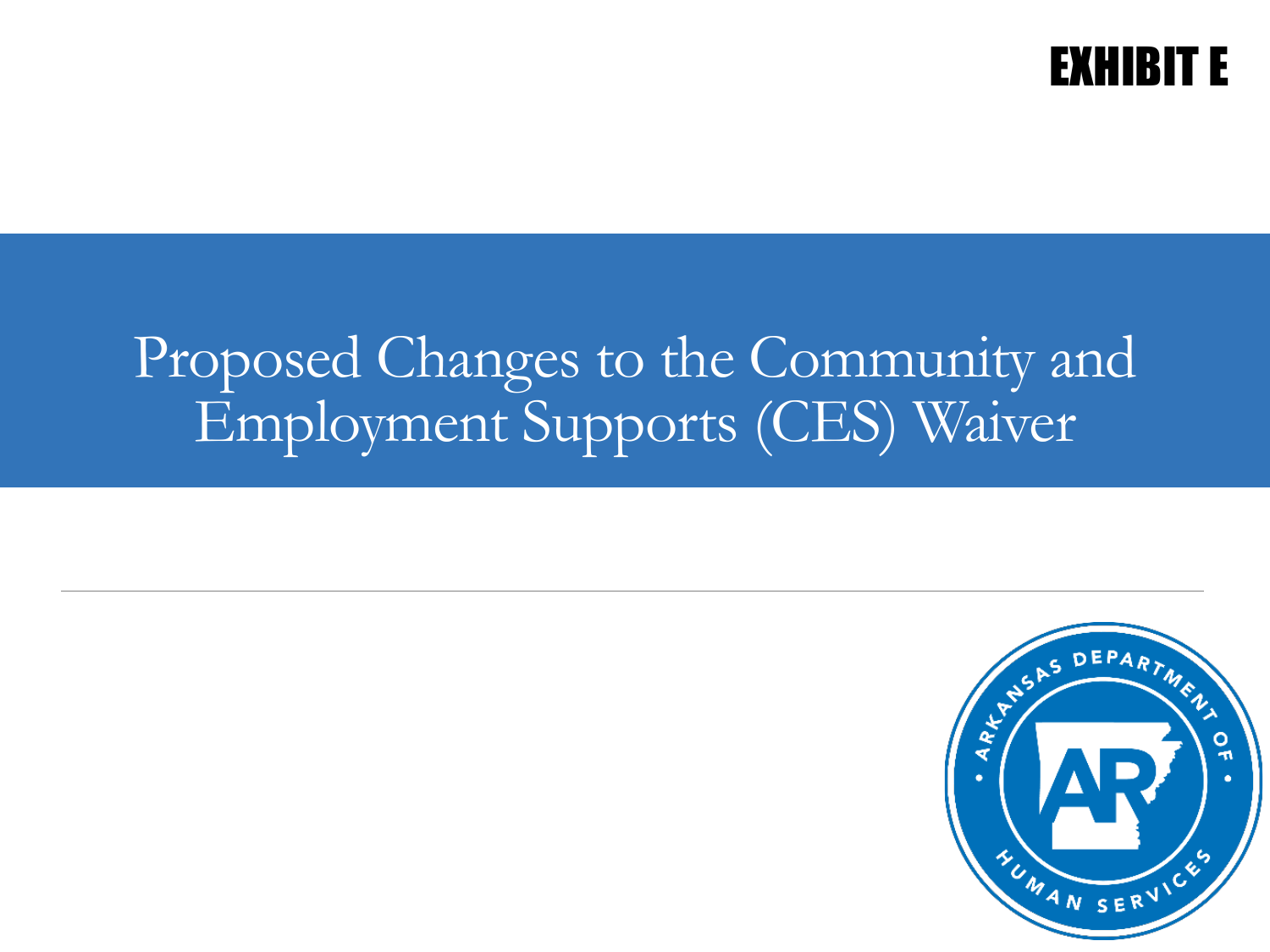## Brief overview



The Community and Employment Supports (CES) waiver is a program that allows children and adults to remain in their homes and communities rather than living in an institution.

Clients on this program have a diagnosis of Autism, Cerebral Palsy, Seizure Disorder/Epilepsy, Down Syndrome, Spina Bifida, or an Intellectual Disability established by significant intellectual limitations that exist concurrently with deficits in adaptive behavior that are manifested before the age of 22.

Currently the waiver serves approximately 5,400 children and adults and the most utilized service is Supportive Living which allows a direct support professional to assist clients in their homes and communities.

The waiver cost approximately \$300 million annually with the federal share currently at 71.62% and the state share currently at 28.38%.

DHS projects that once all new slots are filled by the end of year 3, the total approximate annual cost will be \$442 million.

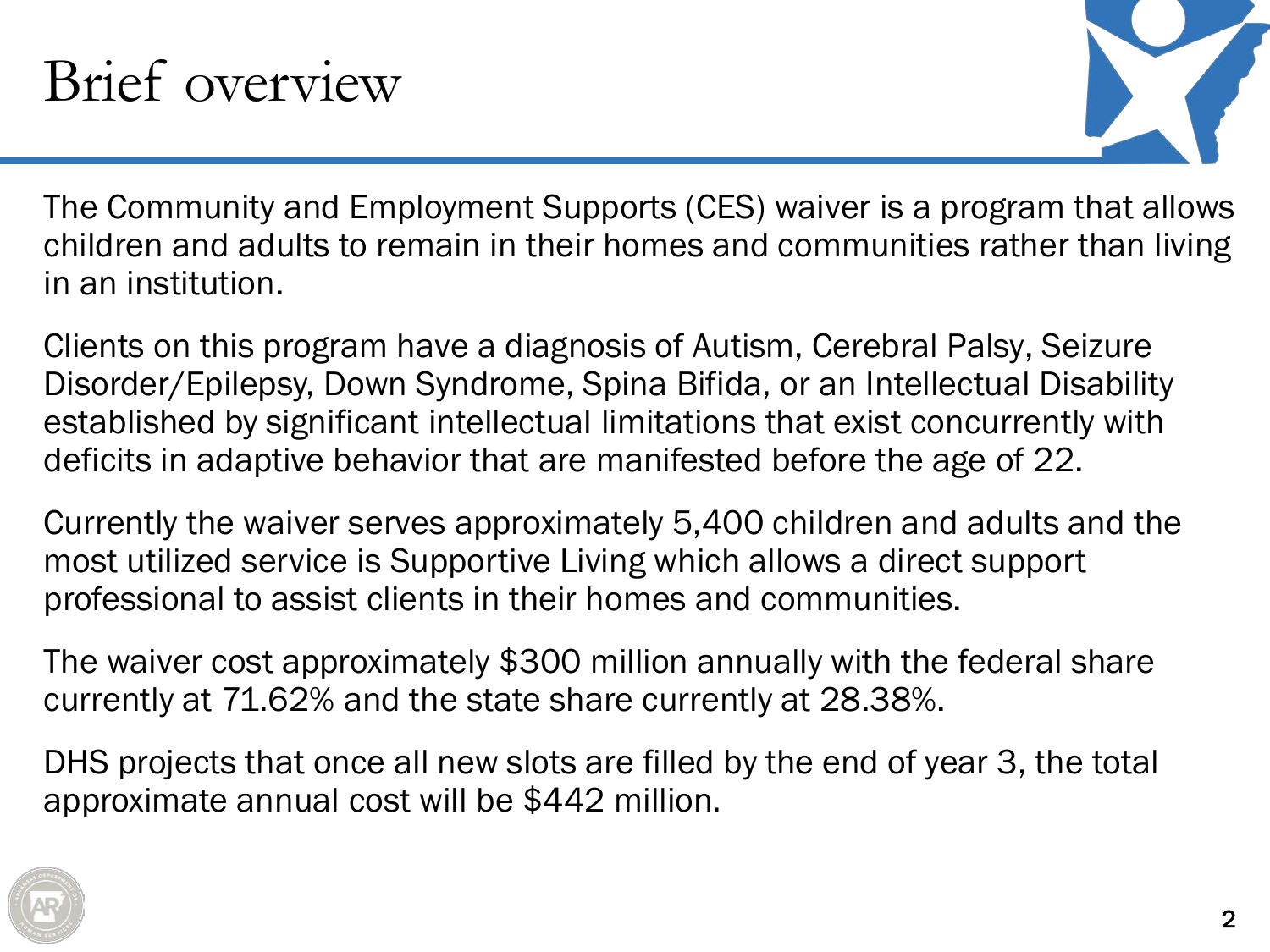

 $\Box$ DDS is adding sufficient new waiver slots over the next three years to serve the 3,204 clients who were on the waiting list as of December 2021

 $\Box$  The slots are not a one-to-one match due to annual attrition

**ODDS** is adding 200 additional slots for children in foster care

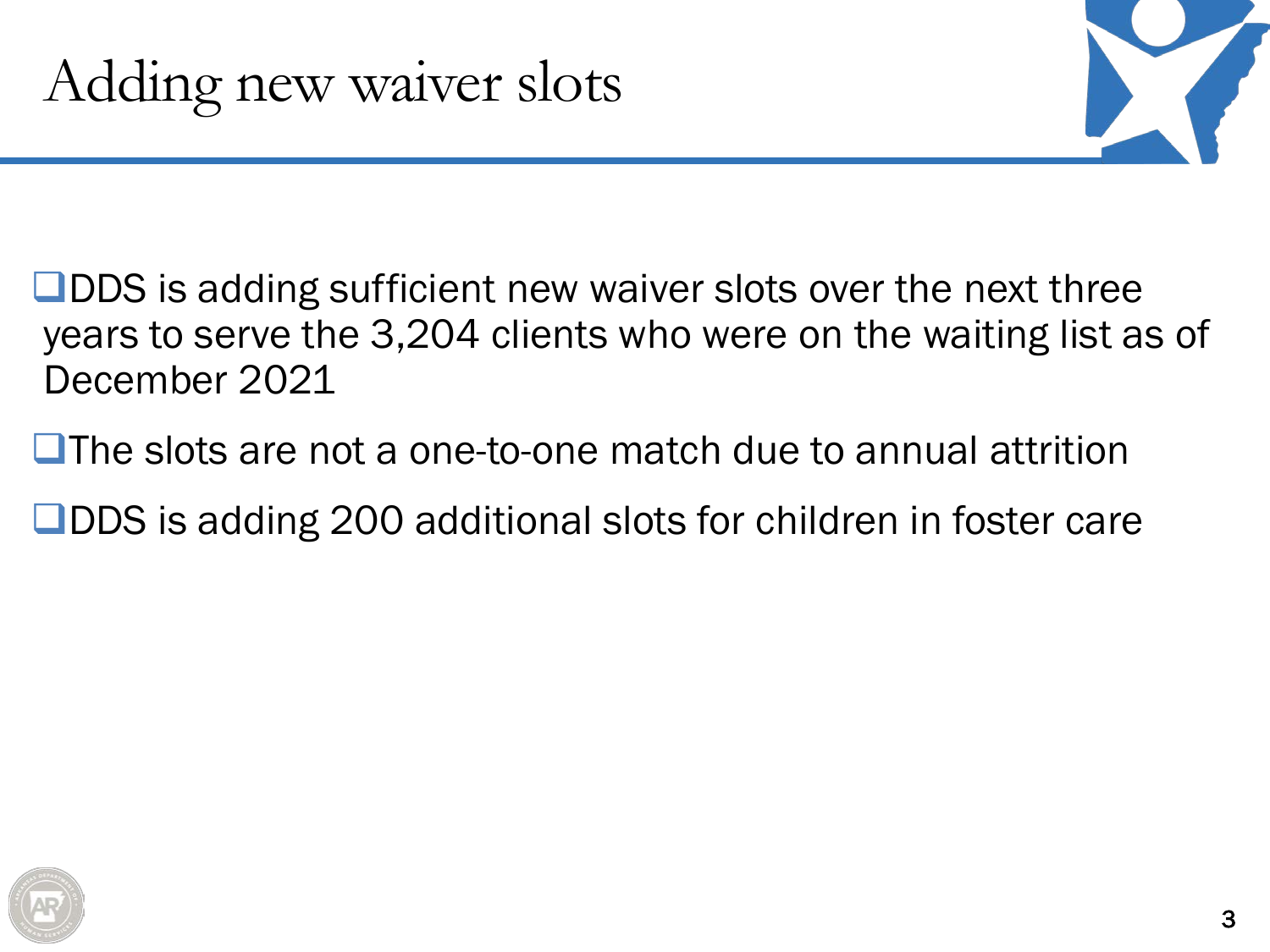# Changes to Services to clients

### **QHCBS Supervision and Monitoring**

 $\Box$ This new service provides assistance and monitoring of the waiver client in his or her home. Currently, the most utilized service for clients on the waiver is Supportive Living; however, SL is a training service. HCBS Supervision and Monitoring is more appropriate to utilize when a client is asleep but is unsafe to be left alone due to an elopement risk or a safety risk.

#### **■HCBS Enabling Technology**

 $\Box$ This new service provides equipment to oversee, monitor and supervise a waiver client. It can be used to ensure client safety while promoting independence. Examples include alarms, sensors, technology to address health concerns, etc.

 $\Box$  Increasing group home bed capacity from 4 to 8 to address trends in institutionalization we are seeing due to the pandemic and workforce shortage

#### **Allowing family members to be paid staff**

 $\Box$  Currently, a family member, who is not the legal guardian, can be paid direct care staff to an adult on the waiver if they meet the requirements. This designation can be seen throughout the waiver with the "Relative" box checked.

■ DDS is adding "Legally Responsible Person" and "Legal Guardian" as options as well. All "staff" will have to meet the waiver requirements and be approved by the member's PASSE.

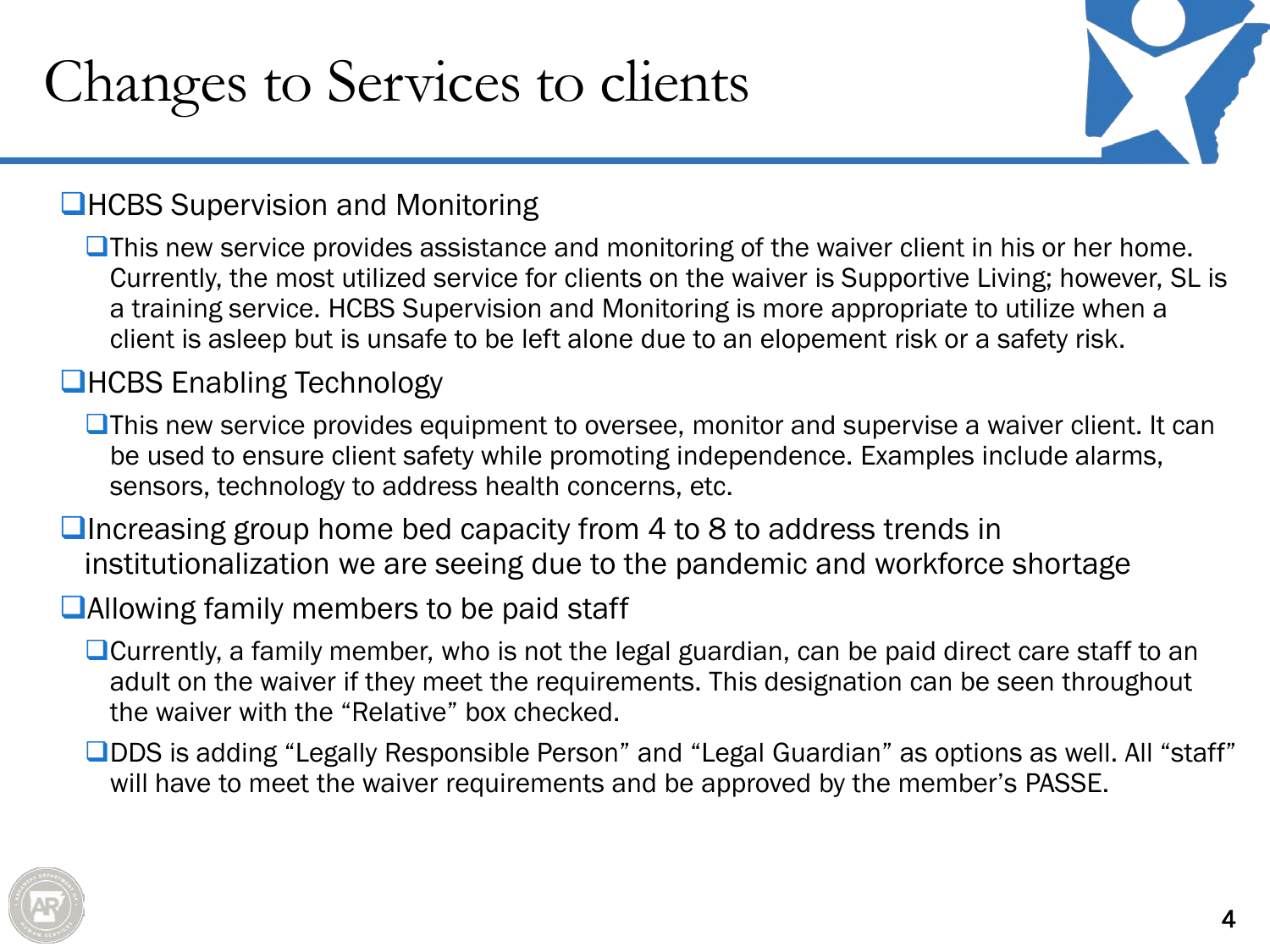Technical changes, clarifications, and corrections

- $\Box$  Clarifying responsibilities for provider certification between DHS and the PASSEs
- Clarifying internal roles within DHS for the eligibility approval process
- $\Box$  Clarifying the meaning of "administration" of medication
- $\Box$  Changing terminology to be consistent throughout the waiver
- **□ Clarifying which clinicians may provide tasks under** Consultation services
- **□ Correcting requirements for Care Coordinator qualifications**

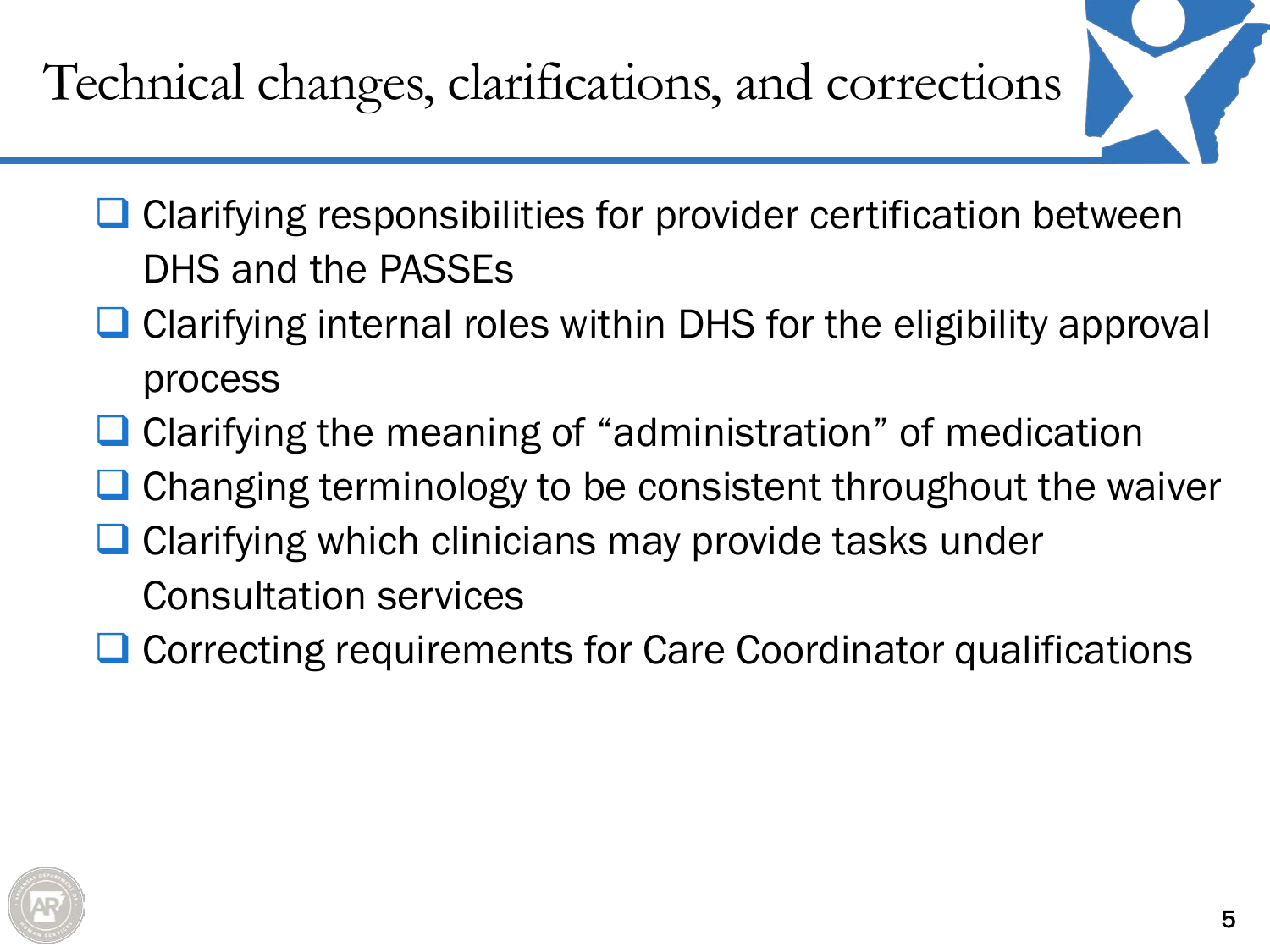Eliminating duplication and unnecessary restrictions



- **Eliminating experience requirements for direct support** professionals and replacing them with training requirements that mirror what we have allowed during the COVID-19 pandemic
- $\Box$  Improving language about Supported Employment by replacing prescriptive language with examples
- **Q** Removing Crisis Intervention because it is a service already available under the PASSE program to all members
- $\Box$  Removing language that overly restricts who can receive Respite Services and where